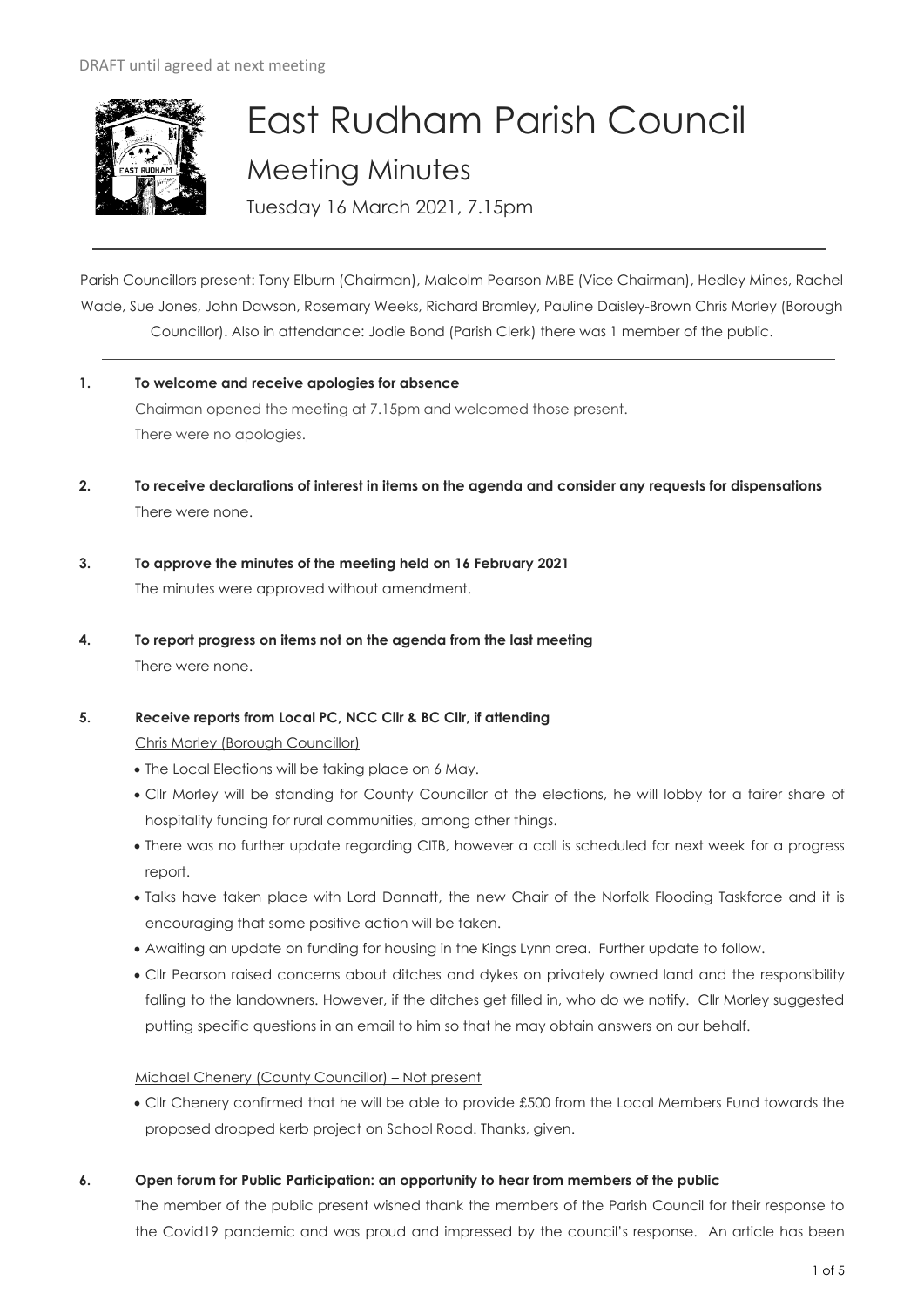written about people's experiences throughout the lockdown and to see how Norfolk had responded to the pandemic and what local councils may need after the lockdown.

#### **7. To receive updates from council members (for information only)**

7.1 Jack's Lane Windfarm Community Fund

Cllr Bramley advised that the next round of funding is now open for bids. Cllr Elburn has already submitted a bid for £5000 (the maximum amount) for the play park. Decisions from the board are expected by mid-June.

## 7.2 SAM2 update

Cllr Mines reported: -

The SAM2 has been moved from Grove Side to The Green.

The maximum speed was recorded at 80mph at10.30pm on 3 February.

The 85th percentile was 35.4mph which is more than 1mph faster than when last sited at Grove Side. Volume of traffic is still down but this is the worst site for speeding.

Traffic probably slowed down as it entered West Rudham, then sped up in-between before entering East Rudham.

Total number of vehicles recorded was 64482, compared to 106742 last time at this location.

It was suggested that we liaise with West Rudham and consider coinciding both SAM2's when at the Grove Side position.

## 7.3 Defibrillator update

Nothing to report at this time.

# 7.4 Conservation Area in Churchyard

Cllr Daisley Brown had received an email from NWT to organise a site meeting and survey, once it is possible to do so. Further update to follow.

# 7.5 Village Christmas Tree

Cllr Daisley Brown had been in contact with The Crown who would be willing to help if required. It was discussed and agreed that Cllr Daisley brown could put a post on the local community Facebook page to see what interest there would be from members of the public and whether there would be enough volunteers to help organise this.

Cllr Pearson and Cllr Elburn expressed concerns about the damage that may be caused to the soft grass in wet weather and the effect on any underground cables. Surveys would be required, at a cost, to highlight any underground pipes/cables.

Cllr Daisley Brown suggested that the Christmas tree could be sited on the very edge of the green or on the hardstanding to ensure the minimal amount of activity or damage to the green.

Further discussion and consideration are required before a decision can be made.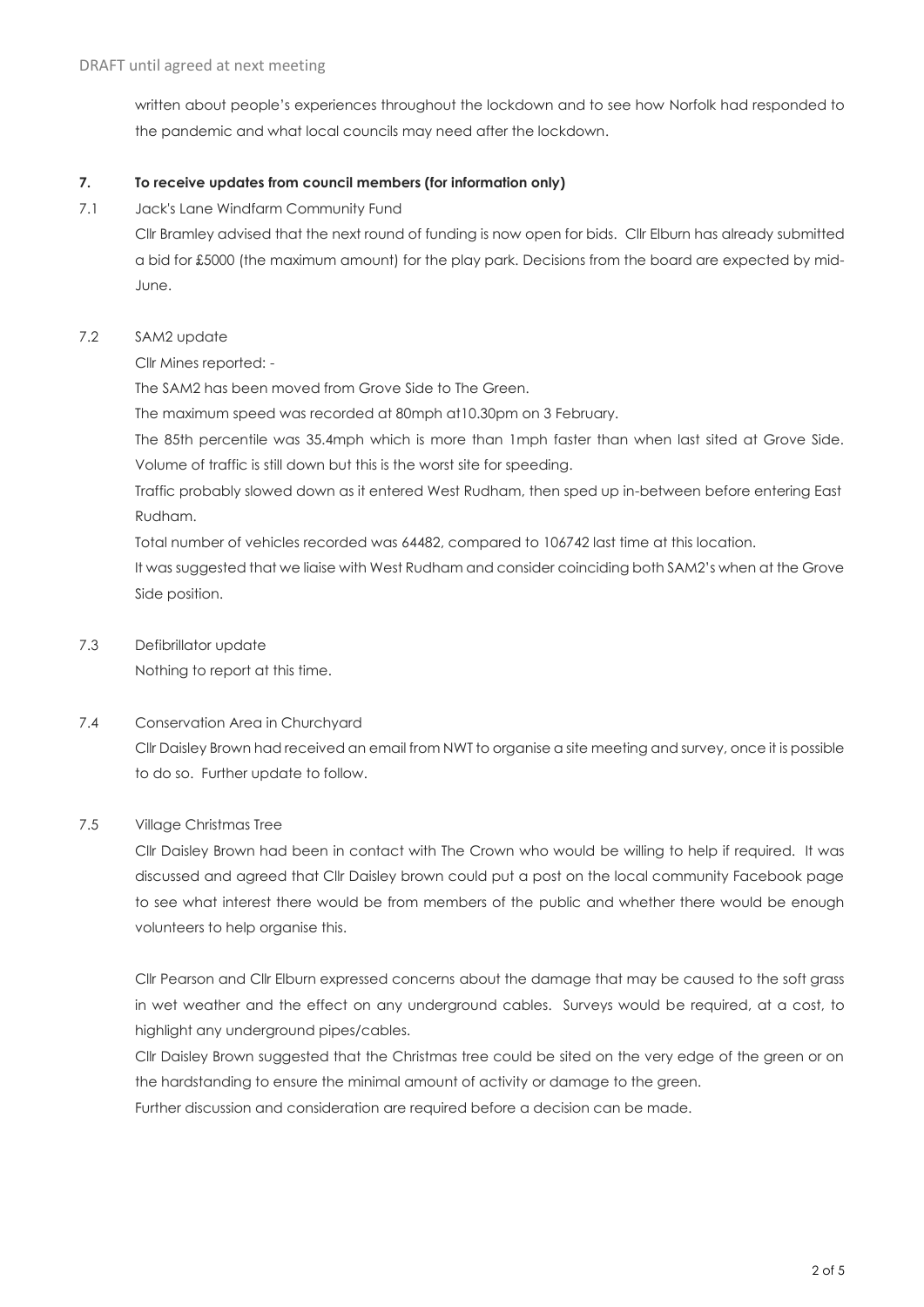#### **8. Open Spaces & Highways Issues**

Cllr Elburn will forward a list of tasks for the Highways Rangers to the Clerk.

Cllr Elburn advised that the litter pick could not go ahead in March due to the restrictions on travel and the BC would not be able to collect the rubbish. It was suggested that the litter pick therefore be postponed until April**.** Cllr Elburn reported that there had been litter along the Fakenham Road, that the BC must have cleared as it has now gone.

## 8.1 Village Green update

The remaining fencing will be completed towards the end of April but is weather dependant.

## 8.2 Village Gateways update

It was agreed to wait until the weather is better to meet on site and discuss this project further.

## 8.3 School Access PPS Fund

Cllr Chenery has agreed to provide £500 from the Local Members Fund, towards the cost of the dropped kerb outside the school. We are still awaiting the result of the PPS funding bid of £1100, which should be received this month. The Council RESOLVED to contribute the remaining £600 towards the project. The total cost of the project is £2200.

# 8.4 Consider and agree Tommy sign for the cenotaph for VE Day 8<sup>th</sup> May

Following discussion, the Councill RESOLVED to purchase a 4'10" high metal Tommy Soldier silhouette statue to be installed next to the Cenotaph at a cost of £175 plus £25 delivery plus VAT. Clerk to ask West Rudham Parish Council whether they would like to contribute towards the cost.

# **9. Play Park update**

- Cllr Elburn had submitted a funding bid to the BC CIL, which has been acknowledged.
- The local WI have donated £60 towards the project. Clerk to send a letter of thanks.
- West Rudham PC have agreed to contribute £500 towards the project, thanks Given.
- West Rudham have agreed to submit a funding bid to the BC CIL for the play area once the East Rudham application has been considered and a decision made.
- Following review of the Equality Policy Cllr Dawson highlighted the requirement for the new play equipment to be accessible to all. Cllr Wade confirmed that this had been taken into account when planning and discussing the new equipment, the equipment will be as accessible to all as far as possible, i.e. a bucket swing will be installed instead of a standard swing and the pathways will be levelled to aid wheelchair access etc.
- It was noted that groups of people had been congregating at the play park since the children returned to school. It was agreed that the Covid19 laminated signs would be put up again around the play park reminding parents not to gather in groups as we are still on lockdown.

## **10. East Rudham Cemetery**

Nothing to report.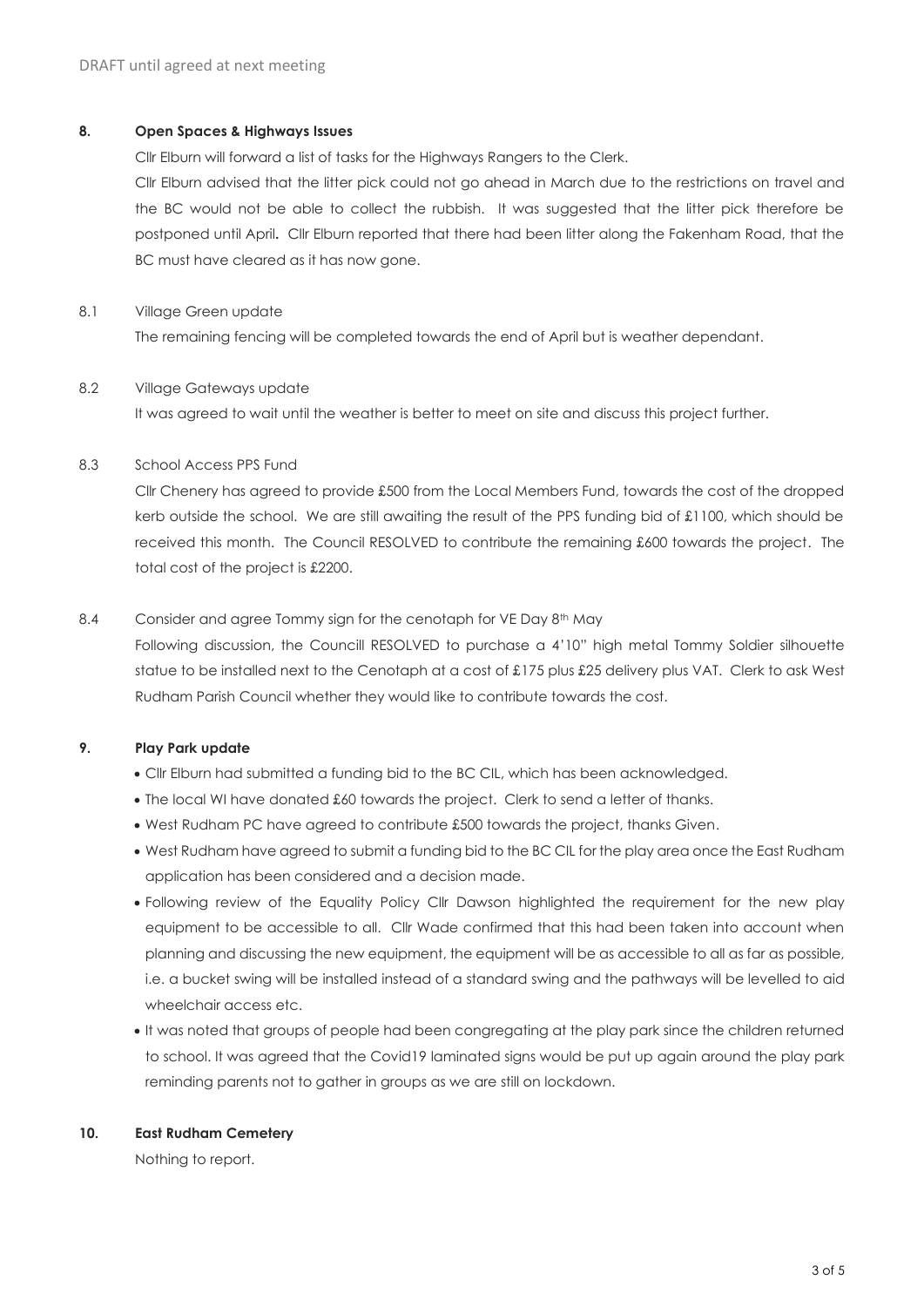#### **11. Newsletter**

The newsletter has been distributed and two further advertisers' fees have been received. Cllr Weeks would like to receive inclusions by 10<sup>th</sup> May please. Clerks report to be sent after May's meeting.

#### **12. Planning Matters**

Land to the rear of the Butchers shop on Station Road (Smoke Houses).

The Council had been made aware, by many local parishioners, that the outbuildings had been demolished and whether there had been a planning application? The Parish Council have not received a planning application. This area of land falls within the conservation area.

The Clerk notified the BC Planning Department and raised concerns; however, we were informed that we may not receive a response for a few weeks due to a backlog of work.

Concerns were also raised about the increase on traffic around this area and the additional parked vehicles which have caused some near misses. It was suggested that photographs re sent to the local police to make them aware of the situation and to document the issues.

#### 12.1 To receive results of applications.

20/02046/F Rock Cottage Broomsthorpe Road East Rudham King's Lynn Norfolk PE31 8RG Proposed extensions and alterations PC comment - Supports | KLWNBC decision – Awaiting decision

20/01833/F The Firs 32 Bagthorpe Road East Rudham King's Lynn Norfolk PE31 8RA Proposed addition of part first floor to barn conversion approved under ref: 18/00379/F PC comment - Supports | KLWNBC decision – Awaiting decision

21/00090/F Holly Lodge Station Road East Rudham King's Lynn Norfolk PE31 8SU Single storey side extension to existing dwelling house PC comment - Supports | KLWNBC decision – Awaiting decision

21/00182/F Broomsthorpe Hall Tatterford Road Broomsthorpe East Rudham Norfolk PE31 6TQ Variation of Condition 9 of Planning Permission 13/00514/F: Conversion of redundant agricultural buildings to 6 residential dwellings PC comment - Supports | KLWNBC decision – Awaiting decision

12.2 To receive applications for consideration 21/00175/RM Land NW of St Patricks Villa Back Lane East Rudham Norfolk Pair of detached self-build dwelling and garages PC comment - Supports | KLWNBC decision – Awaiting decision

21/00263/F . 15 Eye Lane East Rudham King's Lynn Norfolk PE31 8RJ Proposed side extension PC comment - Supports | KLWNBC decision – Awaiting decision

21/00233/F The Close Station Road East Rudham Norfolk PE31 8SU An open fronted timber framed garden room PC comment - Supports | KLWNBC decision – Awaiting decision